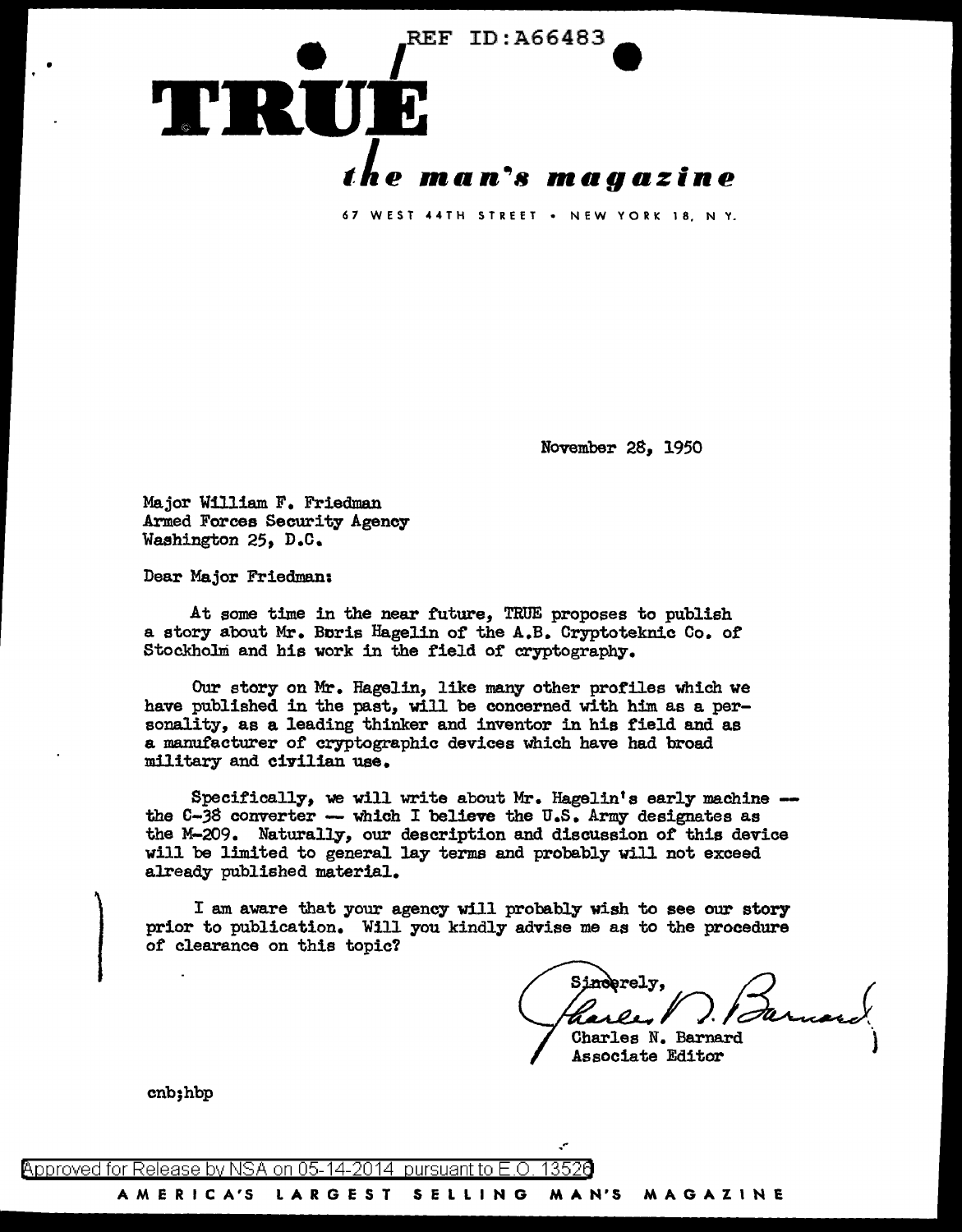STANDARD FORM NO. 64

**REF ID: A66483** 

Office Memorandum . UNITED STATES GOVERNMENT

AFSA-OOT TO.

DATE: 8 Dec 50

FROM : AFSA-12

SUBJECT: Attached

1. Col. Collins has contacted Capt. Holtwick in OSD, and they have determined the following procedure to be correct:

a. True Magazine should be informed to forward their manuscript to: The Executive Secretary to the Secretary of Defense, Washington 25. D. C.

b. Capt. Holtwick, upon receiving the manuscript, will forward it to the Security and Review Branch, Office of Public Information, OSD, with instructions to coordinate the review of the manuscript with DIRAFSA. Security and Review Branch will notify True Magazine of the results and give the requisite clearance in the name of the Secretary of Defense.

**C. PETERSON** Colonel, Artillery Chief, AFSA-12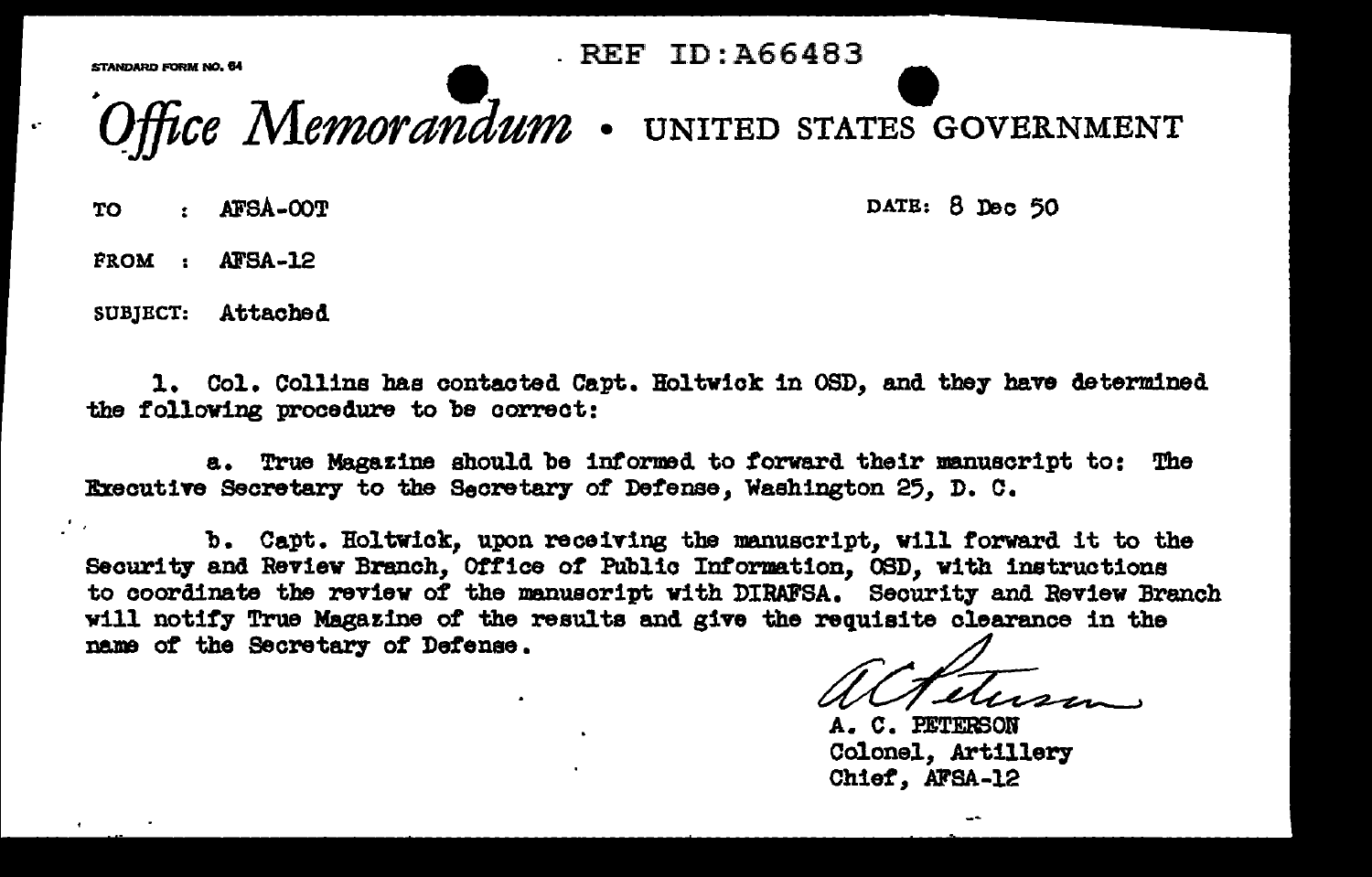**A-F-1. POLITIMG SLIP** REE SE POR APPROVALS, **MEMO ROUTING SLIP CONTROLLAR ACTIONS** ' -... ..,.. . ,. ... . NEMO ROUTING SLIP REEL TO A PROVALS DISAPPROVALS, **EXECUTE ORGANIZATION AND LOCATION** () O A ,. COORDINATION •• ;:: -2------------"~--=-~=------1-----1 .<br>.<br>. FILE  $\cdot$ INFORMATION 3 NECESSARY ACTION ··~- ,, 1----------------------1-----  $\frac{1}{2}$ NOTE AND<br>RETURN  $\mathbf{r}_i$ 4 SEE ME SIGNATURE  $\frac{1}{2}$  $\bullet$  $\sim$ **REMARKS**  $\overline{\phantom{a}}$  $\bullet$ ٩  $\mathcal{A}$  $\mathbf{z}_\bullet$  $\mathbf{r}$  $\hat{\mathbf{r}}$  $\lambda$ ਣ  $\cdot$  $\overline{\mathcal{L}}$ ÷  $\mathbf{q}$ ×, ٠Y.  $\ddot{\phantom{1}}$ ÷.  $\sim$ ъ, Ã. ÷.  $\mathbf{r}$  $\frac{1}{2}$ FROM NAME OR TITLE  $\overline{A^{\text{BPE}}}\$  $\frac{1}{\frac{1}{\frac{1}{\sqrt{1-\frac{1}{\sqrt{1-\frac{1}{\sqrt{1-\frac{1}{\sqrt{1-\frac{1}{\sqrt{1-\frac{1}{\sqrt{1-\frac{1}{\sqrt{1-\frac{1}{\sqrt{1-\frac{1}{\sqrt{1-\frac{1}{\sqrt{1-\frac{1}{\sqrt{1-\frac{1}{\sqrt{1-\frac{1}{\sqrt{1-\frac{1}{\sqrt{1-\frac{1}{\sqrt{1-\frac{1}{\sqrt{1-\frac{1}{\sqrt{1-\frac{1}{\sqrt{1-\frac{1}{\sqrt{1-\frac{1}{\sqrt{1-\frac{1}{\sqrt{1-\frac{1}{\sqrt{1-\frac{1}{\sqrt{1-\frac{$ Replaces DA AGO Form 895, **FORM NO**<br>1 OCT 48  $\ddot{\mathbf{S}}$  $\frac{16}{48487-8}$   $\frac{16}{16}$   $\frac{16}{48487-8}$   $\frac{1}{16}$   $\frac{1}{16}$ يهادين فيهودين  $\mathcal{L}_{\mathbf{r}}$ في والتوسير  $\mathcal{L}$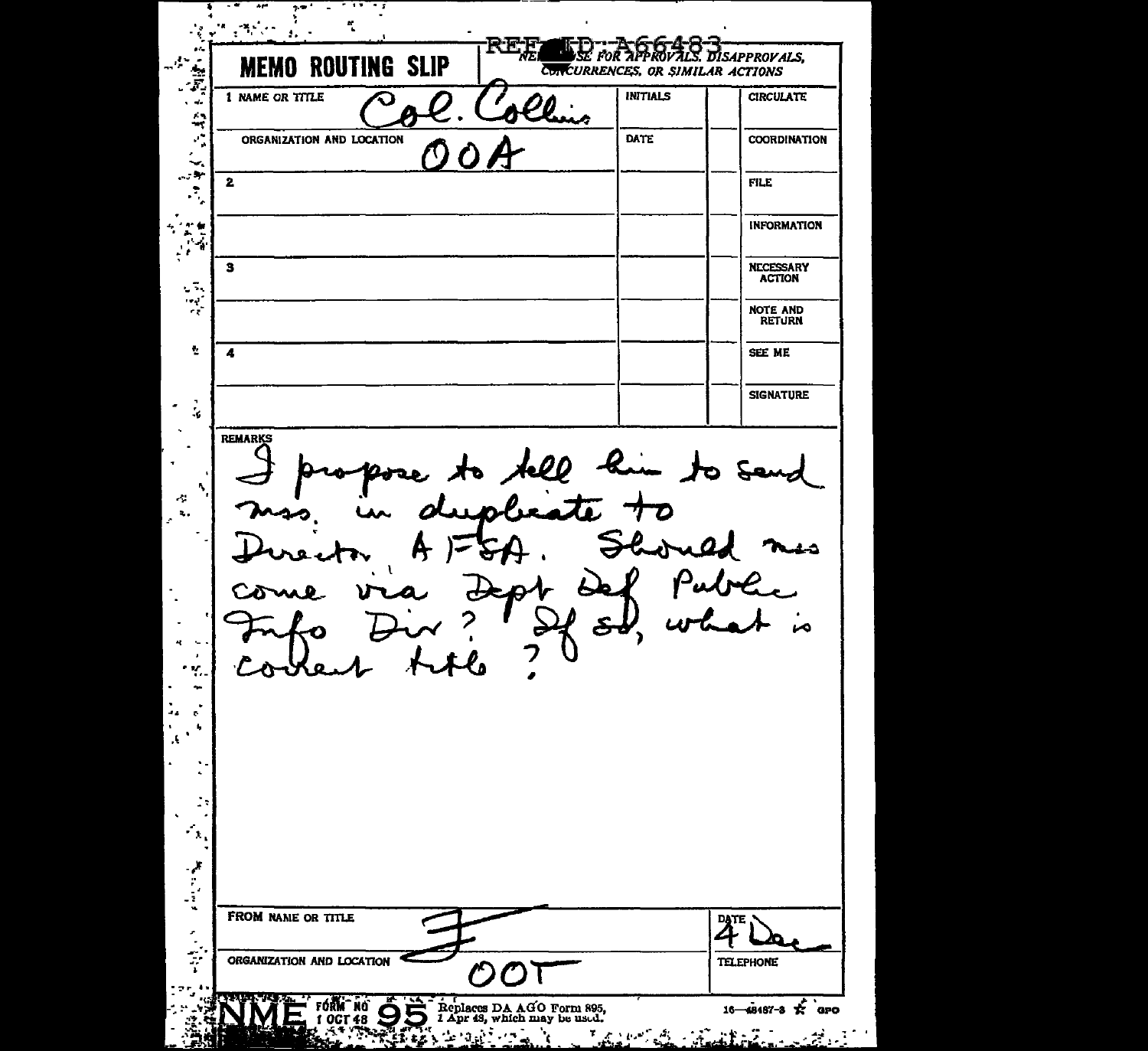REE ID: A66483 Fice Memorandum . UNITED STATES GOVERNMENT **TANDARD FORM** DATE: 7 Dec andar  $\sqrt{3}a$